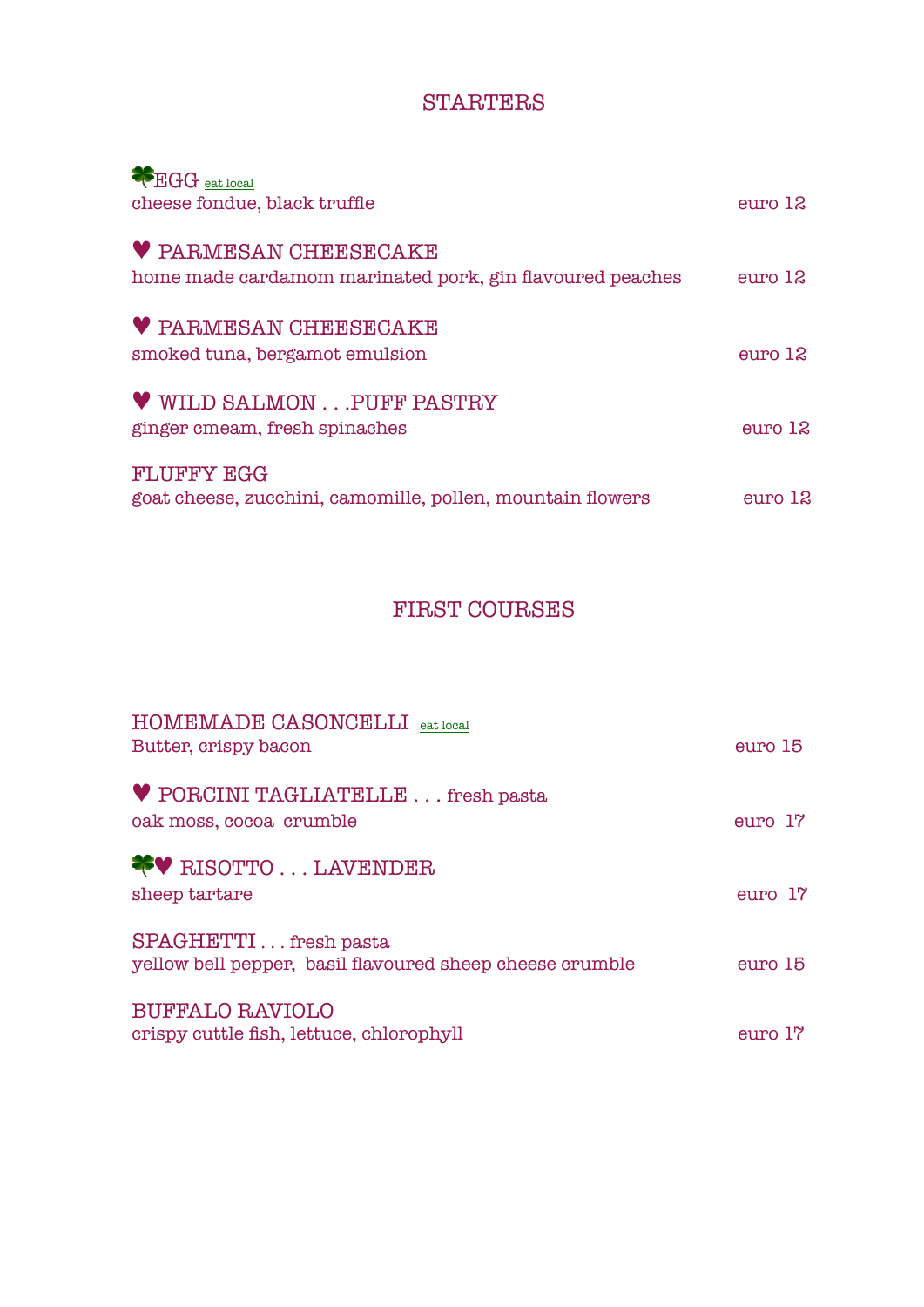### MAIN COURSES

| <b>*POLENTA FROM BERGAMO</b> eat local<br>Cheese fondue, mushrooms                           | euro 15 |
|----------------------------------------------------------------------------------------------|---------|
| <b>PDEER TARTARE</b><br>marinated onion in raspberry pickle, ancient mustard                 | euro 20 |
| <b>FV</b> DUCK, DUCK, DUCK<br>rare duck breast, smoked duck breast, terrine, geranium eggnog | euro 22 |
| <b>**</b> ROASTED OCTOPUS<br>wild carrot cream, emulsions                                    | euro 22 |
| <b>FV MIXED VEGETABLES</b><br>fruits, goat cheese, grapefruit polka drops                    | euro 20 |
| <b>VSAUSAGE HAMBURGER</b><br>charred eggplant, taleggio cheese, our home made BBQ sauce      | euro 17 |



Food therapy...

…REMEDIA: WILD PLANTS, FREE SPIRITS…



We use Essential Oil from a biodynamic farm.

These Essential Oils are extracted from the plant which contains the maximum joy from the plant itself. They operate on the most volatile aspects, in a quick and quite determined way, as much as on the feelings, in a deeper and delicate manner.

Gluten-free dish, paying attention to your intolerances

We ask you to specify any allergies/intolerances to any ingredient

COUVERT PER PERSON  $\epsilon$  4,00

MICROFILTERED WATER  $\in$  2,00

(as declared by the Ministry Decree n° 181/23.06.03)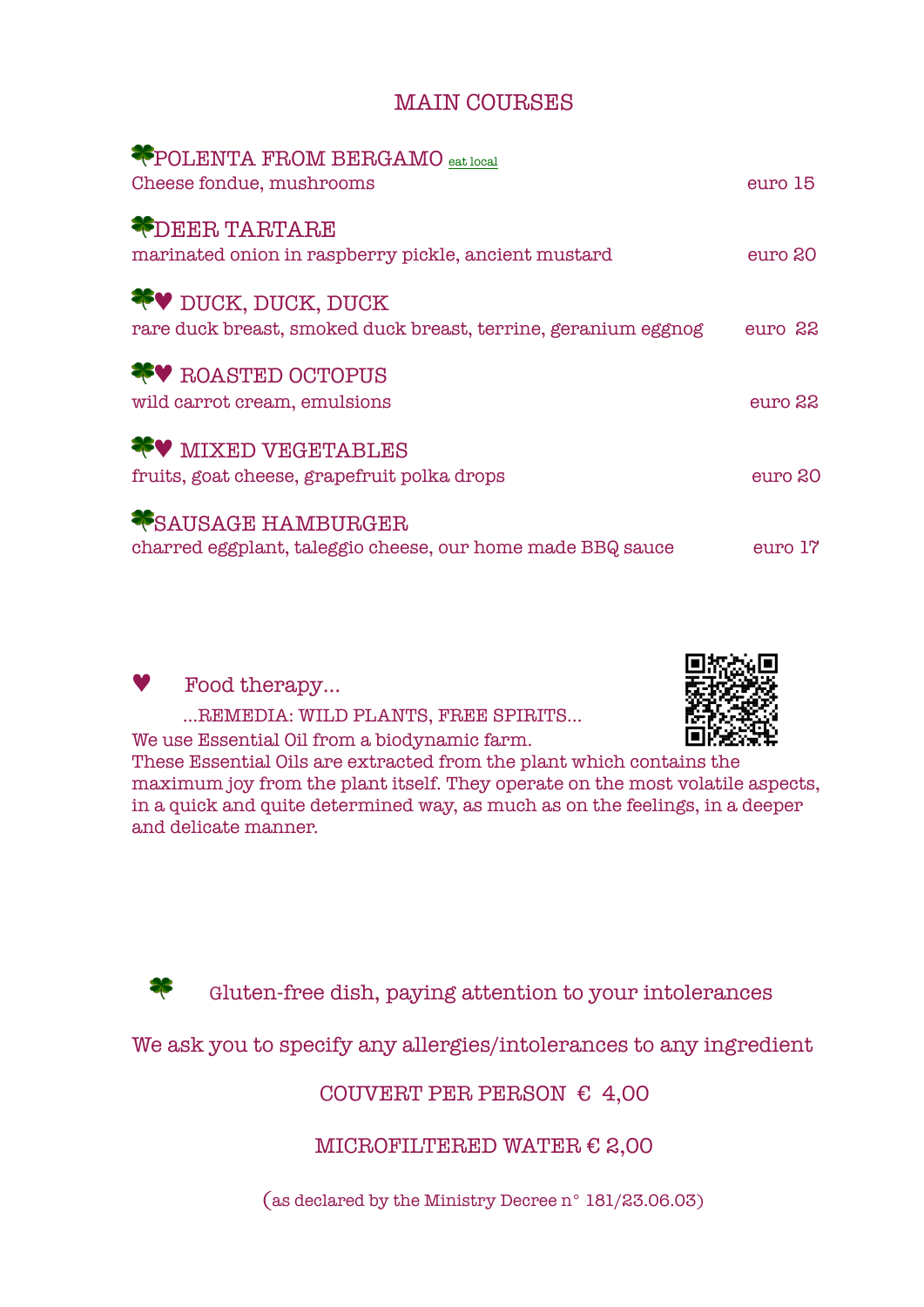### MY SWEET THOUGHTS….

| WHITE CHOCOLATE MOUSSE<br>passion fruit réduction                     | euro 7.5 |
|-----------------------------------------------------------------------|----------|
| <b>ODARK CHOCOLATE GANACHE</b><br>raspberries purée                   | euro 7.5 |
| TIRAMISÙ<br>chocolaté drops                                           | euro 7.5 |
| <b>BABEL TOWER</b><br>eggplant, rhum, extra dark chocolate            | euro 7.5 |
| <b>*SEMIFREDDO</b><br>lemon curd, strawberries, meringues             | euro 7.5 |
| <b>V CHOCOLATE TARTLET</b><br>white chocolate, bulgarian rose extract | euro 7.5 |

#### ALL DESSERTS ARE HOMEMADE

### …AND THEIR COMPANION

| Cremovo Marsala fine Arini           | euro 5 |
|--------------------------------------|--------|
| Vino alla mandorla                   | euro 6 |
| Moscato d'Asti                       | euro 5 |
| Zibibbo Arini with homemade cantucci | euro 6 |
| <b>Sherry Pedro Ximenez</b>          | euro 6 |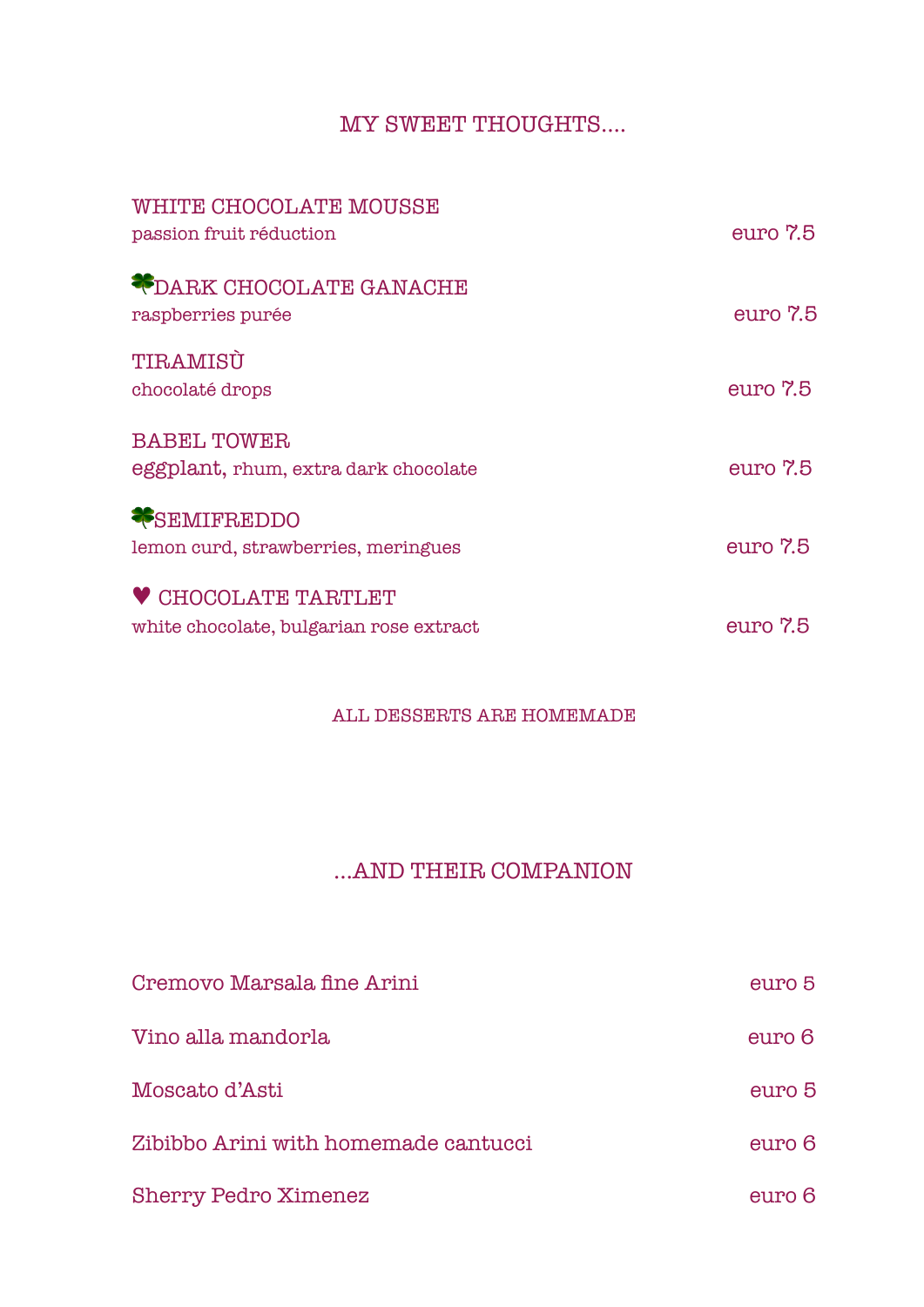### THE GOLDEN GLASSES.....

#### WHITE…

| Prosecco DOC Extra dry Belstar                     | euro 5   |
|----------------------------------------------------|----------|
| Berlucchi 61 Franciacorta Brut                     | euro 7   |
| Valcalepio Bianco Il Calepino                      | euro 4.5 |
| Le Corne Chardonnay Biologico                      | euro 5.5 |
| Sauvignon Blanc Vette di San Leonardo              | euro 5.5 |
| Pinot grigio Klaus Lentschp                        | euro 5.5 |
| Gewurztraminer Elena Walch                         | euro 6.5 |
| Rose' di Primitivo del Salento Cantina San Marzano | euro 5   |

#### RED…

| Valcalepio Rosso Il Calepino                      | euro <sub>4.5</sub> |
|---------------------------------------------------|---------------------|
| Kalos "Il Calepino" Cabernet Sauvignon in purezza | euro 6.5            |
| M.A.S. "Il Calepino" Merlot in purezza            | euro 6.5            |
| Valpolicella Superiore Campofiorin Masi           | euro 6              |
| Chianti classico Riserva Ducale Ruffino           | euro 6              |
| Barolo Massolino                                  | euro 8              |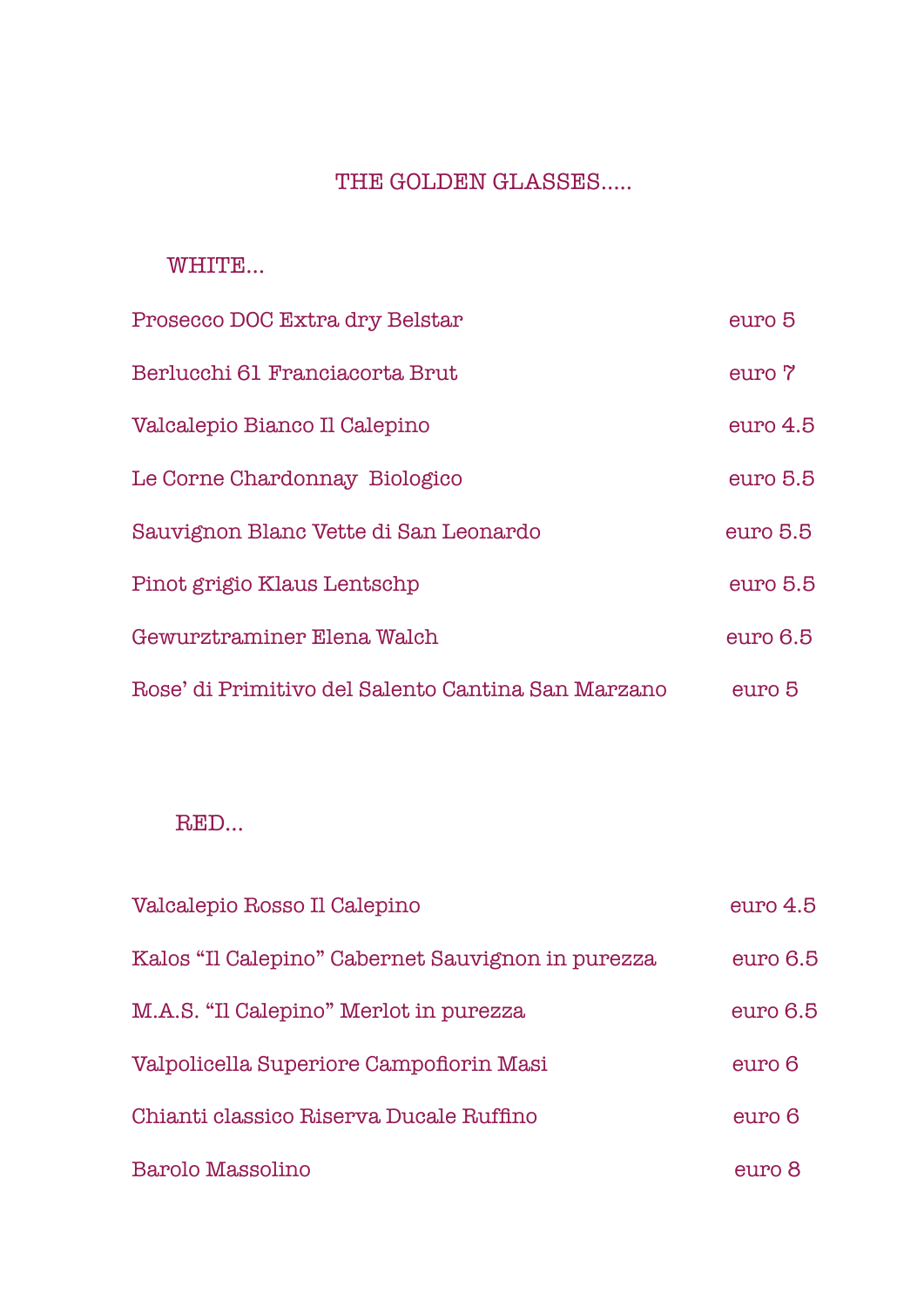"The staff cannot assure the absence of any gluten free in our dishes, since we're using some already-made products (still, we can check the list of our ingredients at the entry near the cash register) " " One or more of the ingredients may be frozen"



# Vineria Cozzi:

We apply the HACCP system for food safety and consumer protection under EC Reg. 852/04.

We implement a procedure for allergens management according to EC Regulation 1169/2011. At the request of the interested parties a publication on allergens is available.

 $\mathcal A$  We apply the DVR for job safety and protection of workers pursuant to Legislative Decree no. 196/03.

Some products may have been frozen or frozen in place (by blast chilling temperature) as described in the Handbook of Hygienic Self-Control Hygienic under EC Reg. no. 852/04.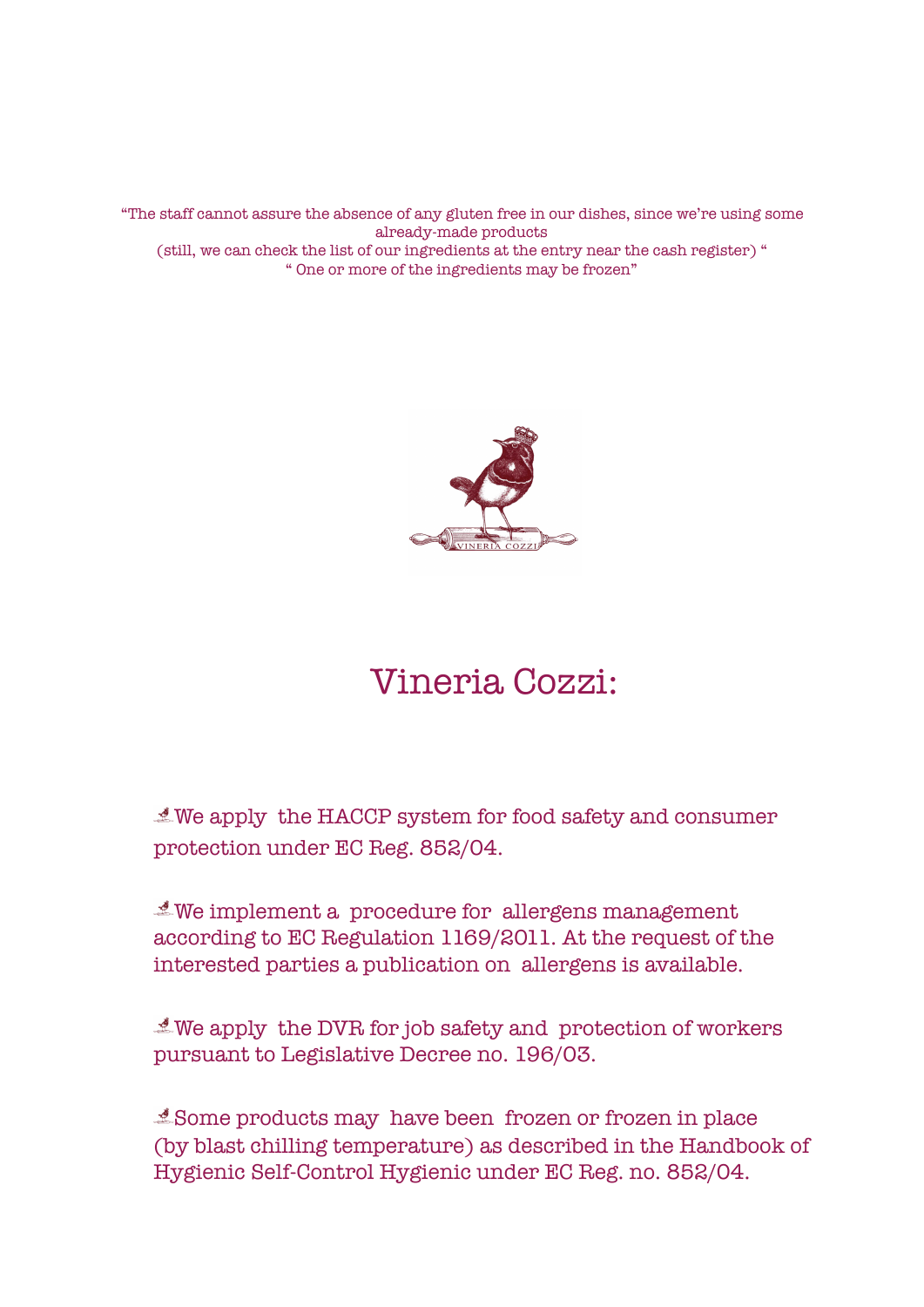

### A bubbly meeting… Vineria Cozzi and Hammer Italian Craft Beer

### WAVE RUNNER

American IPA

Pale, dry and very aromatic. The explosive hop profile comes from American varieties used at different stages of production that give back a unique bouquet with mango, apricot, peach and citrus overtones. Alc. Vol. 6,5%

## **RIVERSIDE**

### Pale Ale

Golden Pale Ale brewed with a mix of Pale and Pils malts and fermented with an American yeast strain. The hop profile is the result of a combination of hops from different countries, which give the beer unique flavours going from grassy and earthy to flowery and citrusy. Extremely quaffable and complex at the same time. Alc. Vol. 5,2%

## SPRING

## Amber Ale

A ruby red Amber Ale, brewed with five different malts that provide intense malty as well as fruity flavours. The gentle, flowery hop profile comes from the blend of Kent Golding (UK), Saphir (Germany) and Sterling (USA) varieties. Alc. Vol. 6,0%

## € 6.50